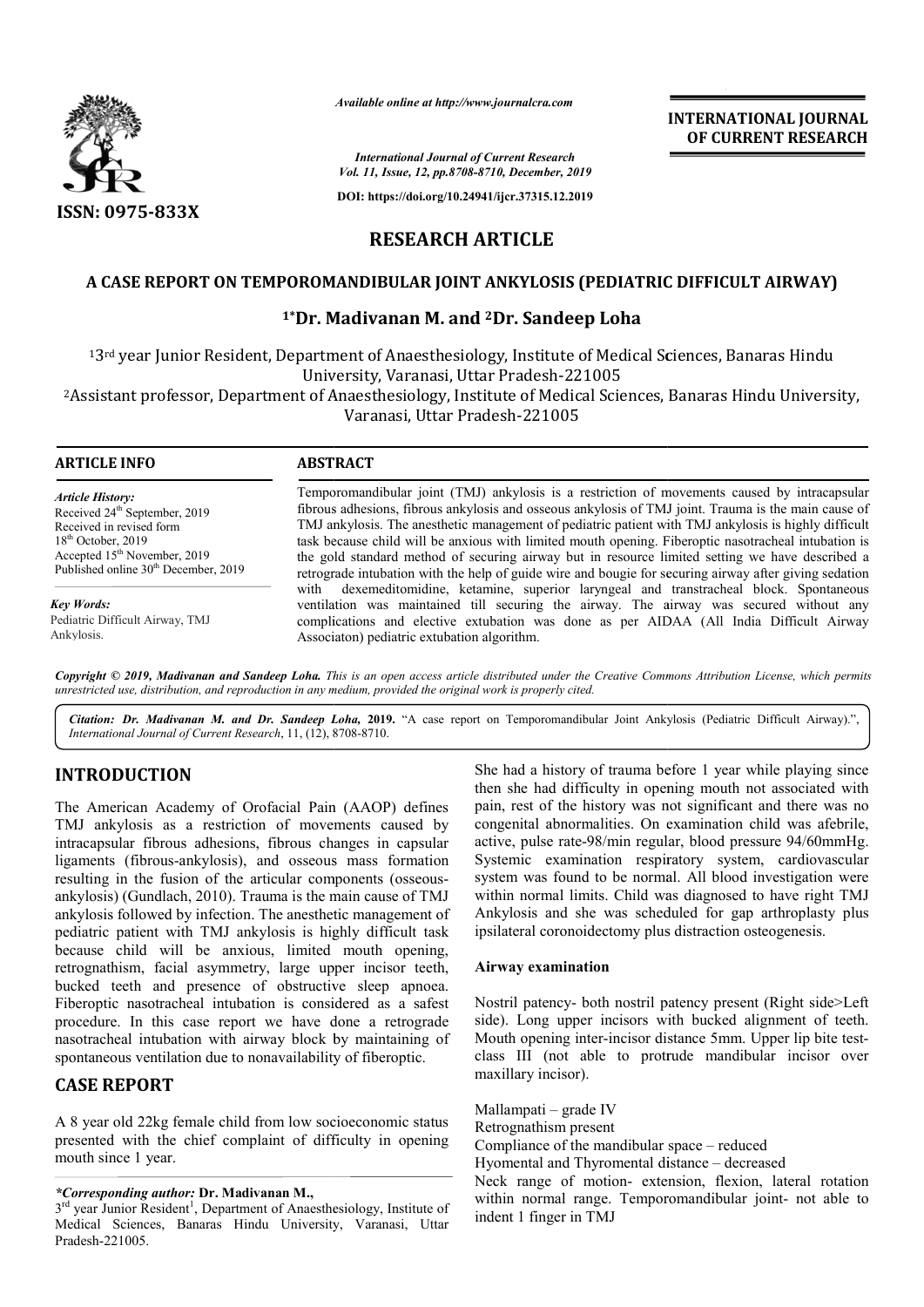**Anesthetic procedure:** Since it was a case of anticipated difficulty intubation, procedure was explained to the child and parents of the child. Informed written consent was taken for emergency cricothyroidotomy and tracheostomy with postoperative ventilation.ENT surgeon was made available in OT for emergency tracheostomy during intubation and extubation process. In Operation theater difficult airway cart was kept ready with retrograde intubation set, cricothyroidotomy and tracheostomy set with tracheostomy tube. All ASA standard monitors were attached. Intravenous access 20G was obtained in left forearm. Infusion dexemeditomidine 1mcg/kg loading dose followed by maintenance dose 0.3mcg/kg/hr was started. Inj. Glycopyrrolate 10mcg/kg was given IM for reducing secretions. Xylometazoline nasal drops 0.05% 2 drops was given in bilateral nostrils. Nebulisation lignocaine 2% total dose 6mg/kg was done for 15 minutes. Inj. Ketamine 0.3mg/kg sedation dose was given IV.

Bilateral Superior laryngeal nerve block 2% lignocaine 2ml each side and translaryngeal nerve block 2% 3 ml was given. Continuous 10L/min of oxygen was given nasally throughout the retrograde procedure by maintaining spontaneous ventilation. Retrograde intubation started by putting 16G needle in larynx by piercing cricothyroid membrane, guide wire inserted which was taken nasally right side , then 5.5mm cuffed ID tube was inserted nasally through the guide wire after lubrication but intubation unsuccessful due to kink in guide wire.  $2<sup>nd</sup>$  attempt tried for blind nasal intubation after removing of guide wire but it was also unsuccessful. In 3rd attempt again retrograde intubation tried with new guide wire, adult vented bougie was passed through the guide wire followed by 6mm ID PVC cuffed ETT was rail roaded through the bougie and intubation was successful cuff inflated, position of tube checked with equal bilateral air entry, capnography and tube secured.

Inj. propofol and inj. Vecuronium intubation dose was given according to body weight. The child was put on controlled mechanical ventilation. Intraoperative adequate depth of anesthesia was maintained with isoflurane, oxygen, air and intermittent vecuronium. Inj. Hydrocortisone 80mg IV, inj. Paracetamol 500mg iv given. After completion of surgery isoflurane stopped, patient was reversed inj. Neostigmine 40mcg/kg and glycopyrrolate 10mcg/kg Patient kept in T-piece for 2 hours for elective extubation due to difficult intubation. After 2 hours extubation was done uneventfully.

#### **Difficulty faced in this case**

Peripheral operation theater**,** unwillingness of child's parent to go to higher referral center so we have proceeded to do the case for child safety after getting informed written consent, 8 year old anxious child even after explaining the procedure, Mallampati grade IV, bucked teeth, long upper incisor teeth, retrognathism present, reduced submandibular space complaince. Non availability of fiber optic, difficult mask ventilation due to facial asymmetry. Kinked guide wire during first intubation attempt, total 3 intubation attempt

## **DISCUSSION**

TMJ ankylosis is due to fusion of mandibular condylar process and glenoid cavity because of fibrous or bony union. TMJ in pediatric age group causation are trauma, local or systemic infection, autoimmune disorders.TMJ ankylosis is classified based on type of tissue involved( osseous, fibrous or fibroosseous), location (intracapsular or extracapsular) and based upon fusion (complete or incomplete).



**Fig.1. Shows limited mouth opening with bucked teeth**



**Fig.2. Shows facial asymmetry with bilateral TMJ ankylosis**



**Fig. 3. Shows retrognathism**